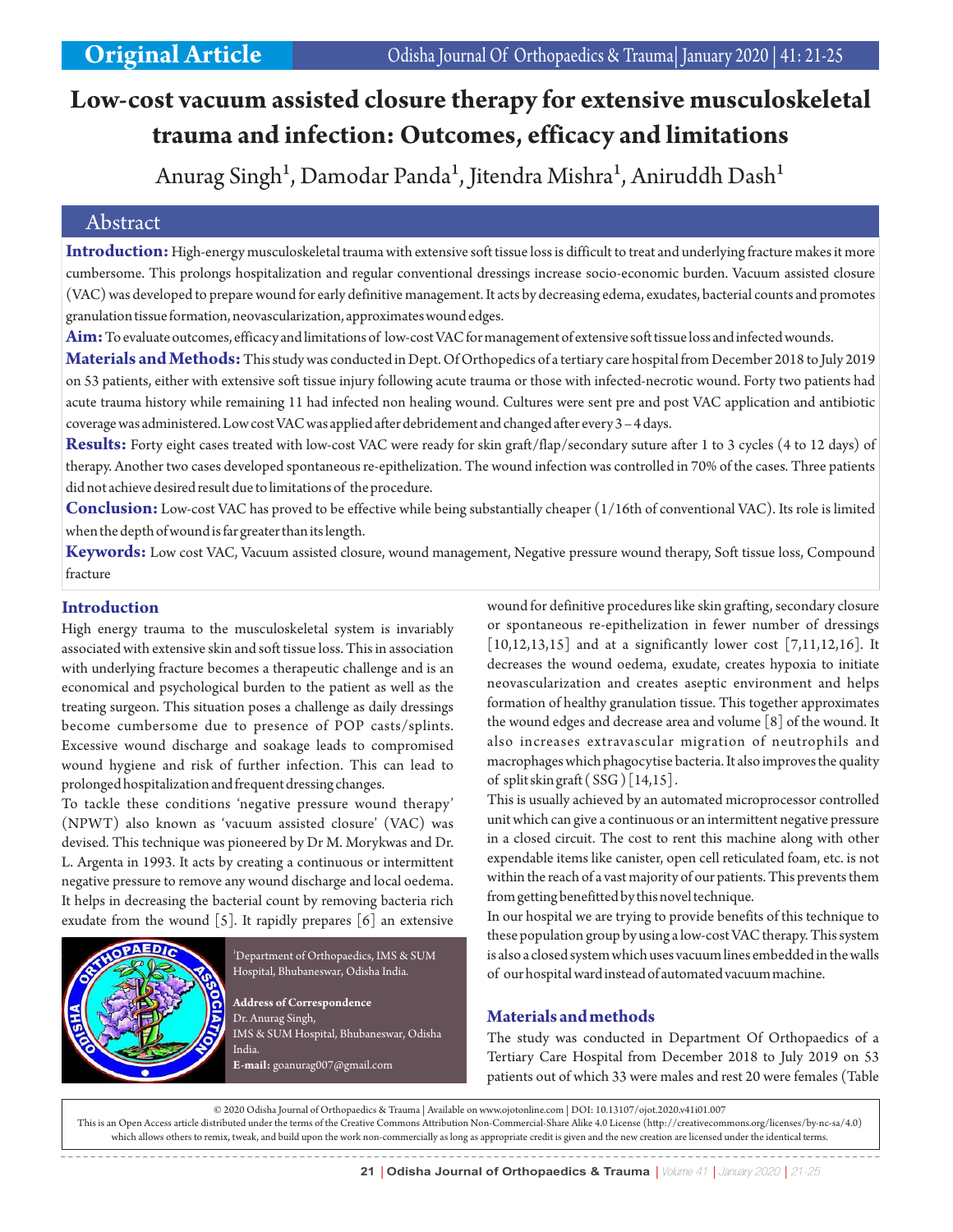*Singh A et al*



Inclusion criteria for our study were 1) skin and soft tissue defects following trauma that cannot be closed with primary suturing, 2) Infected wounds that were not healing by conventional dressings, 3) Necrotic wounds, 4) Wound with underlying muscle, tendon, exposed.

The exclusion criteria were 1) wound with depth <10mm, 2) wound that can be closed with Primary suturing/Split-thickness Skin Graft (SSG), 3) wound with exposed nerves, large vessels.

The patients getting admitted in our hospital were selected on the basis of inclusion and exclusion criteria. Informed written consent was taken to participate in this study. 42 patients had acute trauma history

| <b>Table 1: Patient data</b>                          |            |                |              |  |  |  |
|-------------------------------------------------------|------------|----------------|--------------|--|--|--|
| <b>BASIC PATIENT DATA</b>                             |            |                |              |  |  |  |
| Number of patients                                    | 53         |                |              |  |  |  |
| Age (in years)                                        | $Jun-71$   |                |              |  |  |  |
| M:F ratio                                             | 33:20:00   |                |              |  |  |  |
| <b>Patients with Co-Morbidities</b>                   | 27         |                |              |  |  |  |
| Wound Surface Area Range (in cm <sup>2</sup> )        | $10 - 300$ |                |              |  |  |  |
| Wound Volume Range (in cm <sup>3</sup> )              | $40 - 900$ |                |              |  |  |  |
| Table 2: Organisms isolated from wounds and discharge |            |                |              |  |  |  |
| ORGANISM ISOLATED FROM WOUND / DISCHARGE              |            |                |              |  |  |  |
| <b>ORGANISM</b>                                       | PRE - VAC  | POST - VAC     | % CURED      |  |  |  |
| E. coli                                               | 9          | 1              | 88.9         |  |  |  |
| Staphylococcus Sp.                                    | 10         | 3              | 70           |  |  |  |
| Pseudomonas Sp.                                       | 6          | 3              | 50           |  |  |  |
| Klebsiella Sp.                                        | 3          | $\mathfrak{p}$ | 33.3         |  |  |  |
| <b>Others</b>                                         | 5          | 1              | 80           |  |  |  |
| No Growth                                             | 20         | 43             | Overall 70 % |  |  |  |



**Figure 3:** A pressure of -125 mmHg is applied **Figure 4** 

on presentation (<72 hours) and were also treated for underlying compound fracture/dislocation with either an external fixator/K-wire /splints. Concurrently VAC therapy was administered. 11 patients had infected wound either post trauma/post surgery/Chronic Osteomyelitis who were previously treated with conventional dressings.

After patient selection routine blood investigations and wound swabs were sent for bacterial culture and antibiotic sensitivity testing. Wound was washed thoroughly with povidone iodine solution, normal saline and Hydrogen peroxide. Following this under all aseptic conditions surgical debridement was done whose end point was appearance of healthy tissue with pin point bleeding in wound bed and margins. Underlying fracture (if required fixation) was managed at this stage to provide stability. Data like wound diameters (length, breadth and depth), underlying structures (muscle, fat, fascia, tendons), discharge, etc. were recorded in a sterile manner using sterile measuring scale. In our low-cost VAC we used commercially available open cell polyurethane foam whose thickness was depending on wound depth. It was sterilized using ethylene oxide at our hospital's sterile supply department. This foam was cut to appropriate size preferably by putting it over the wound and cutting it accordingly while making sure it does not overlap normal skin. Then the distal fenestrated part of an infant feeding tube (Fg 10) was partially inserted inside the foam by making a tunnel in it by using an artery forceps. This was placed over the wound and an IOBAN (3M) was applied over it making sure it covers at least 2-3 cm of surrounding skin which is dry to provide adequate air tight seal (Fig. 1 and 2). Alternatively, a sterile latex glove can also be used at sites where application of IOBAN is difficult, like distal part of foot where web spaces are also involved. The airtight seal was confirmed by creating a negative pressure with 50 ml Syringe and looking for wrinkling and contraction over the surface of IOBAN. The

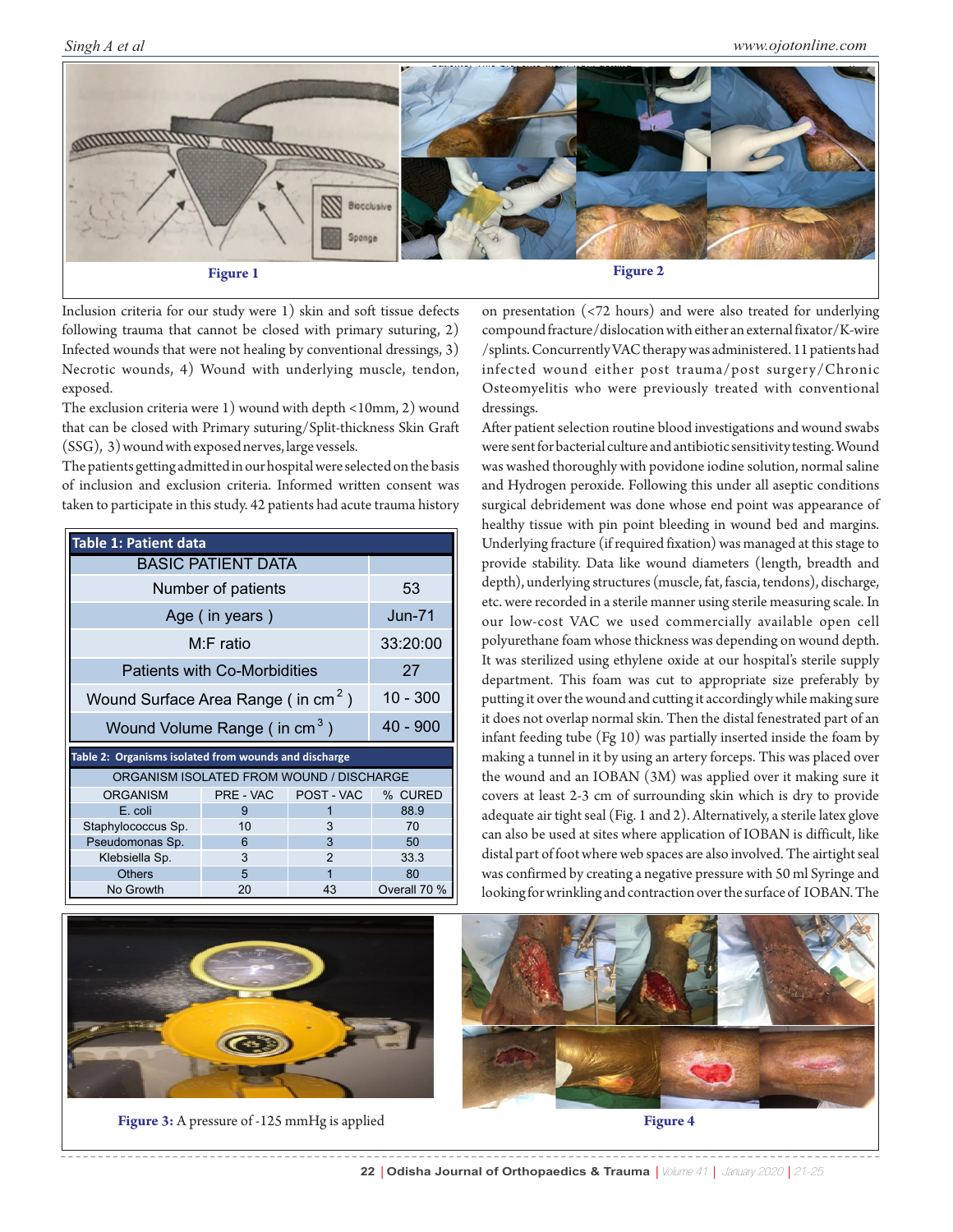proximal end of feeding tube was then connected to a suction catheter (Fg 12/14) which was connected to Vacuum pressure gauge with the help of sterile rubber tubes. The pressure was set at -  $125$  mmHg  $\left[1,2\right]$  (Fig. 3) and was applied continuously for next 48 -96 hours depending upon amount of fluid collected in suction jar and soakage (if present).

During the whole procedure adequate antibiotics with anaerobic coverage were given which were later changed based on culture and sensitivity reports. The wound exudate which was getting collected in vacuum jar was daily examined for its quantity and colour. The dressings were removed after 48 - 96 hours of initial application and wound was re-examined for dimensions, presence of healthy granulation tissue, slough, discharge, etc. and were recorded. Wound swabs were again taken for culture and sensitivity testing. If required more cycles of VAC therapy was given. The end point of VAC dressing were any one of the following 1) depth <10 mm, 2) wound edges can be closed by secondary suturing, 3) wound ready for SSG. To term it as failure of VAC the parameters were 1) wound dimensions increased (even if due to re-debridement), 2) wound infection and discharge worsening over time, 3) wound diameter unchanged after application of 2 VAC cycles 4) infection /necrosis spreads to surrounding area. SSG was also done in our department and signs of graft take up and rejection were recorded.

#### **Results**

Mean wound area and depth reduction was 35.4 % and 38.9 % in our study (Table 3, 4). In case of previously infected wounds, sterile cultures were obtained in 70 % (23/33) after completion of therapy (Table 2). Around 86 % (46/53) were ready for definitive procedures after 1-3 cycles (4-12 days) of low-cost VAC. Thirtyone of those underwent SSG while fifteen had secondary suturing.

| Table 3: Area of floor covered with Granulation tissue |        |                           |                    |            |          |  |  |  |
|--------------------------------------------------------|--------|---------------------------|--------------------|------------|----------|--|--|--|
| AREA OF FLOOR COVERED WITH GRANULATION TISSUE          |        |                           |                    |            |          |  |  |  |
|                                                        | < 1/3  |                           | $> 1/3$ to $< 2/3$ |            | > 2/3    |  |  |  |
| Day <sub>0</sub>                                       | 53     |                           | $\Omega$           |            | $\Omega$ |  |  |  |
| Day 4                                                  | 37     |                           | 11                 |            | 5        |  |  |  |
| Day 8                                                  | 19     |                           | 10                 |            | 24       |  |  |  |
| Day 12                                                 | 3      |                           | 8                  |            | 42       |  |  |  |
| Table 4: Mean wound dimensions                         |        |                           |                    |            |          |  |  |  |
| MEAN WOUND DIMENSIONS ( cm )                           |        |                           |                    |            |          |  |  |  |
|                                                        | Length |                           | <b>Breadth</b>     |            | Depth    |  |  |  |
| Pre VAC                                                | 15.4   |                           | 6.9                |            | 4.3      |  |  |  |
| Post VAC                                               |        | 10.8                      | 6.1                |            | 2.6      |  |  |  |
| <b>Table 5: Final outcomes</b>                         |        |                           |                    |            |          |  |  |  |
| <b>FINAL OUTCOME</b>                                   |        |                           |                    |            |          |  |  |  |
| Outcome                                                |        | No. of<br><b>Patients</b> |                    | Percentage |          |  |  |  |
| <b>Split Skin Graft</b>                                |        | 31                        |                    | 58.4       |          |  |  |  |
| <b>Secondary Suturing</b>                              |        | 15                        |                    | 28.3       |          |  |  |  |
| Spontaneous<br>Epithelisation                          |        | 4                         |                    | 7.5        |          |  |  |  |
| Failure                                                |        |                           | 3                  |            | 5.7      |  |  |  |
| <b>Total</b>                                           |        |                           | 53                 |            | 100      |  |  |  |

While another 7.5 % (4/53) patients of low-cost VAC had drastic reduction of wound depth after three cycles of VAC and subsequently their wound developed re-epithelisation without any need of SSG (Table 5). Minor complications like pain during dressing change and mild skin rash were seen in 56.6 % (30) and 13.2 % (7) patients respectively. One (1.9 %) patient developed latex allergy and unhealthy surrounding skin due to use of latex glove in first cycle. This was corrected after use of IOBAN in next cycle. One (1.9 %) patient had favourable results of VAC and was treated with SSG but developed graft rejection signs on POD 5 and re-grafting was done which healed uneventfully. One $(1.9\%)$ patient whose wound depth was far greater compared to length developed foam adherence and pocket of pus which needed redebridement and therapy was abandoned. One (1.9 %) patient did not show any reduction in wound diameters after two cycles of VAC. One patient (1.9 %) with injury over anteromedial aspect of thigh developed significant bleeding after application of VAC and later the procedure was abandoned. Overall, favorable results were obtained in fifty patients i.e. 94.3 % while three patients i.e. 5.7 % showed unfavorable results.

### **Discussion**

Our study contained patients who either had extensive soft tissue loss with compound fractures following trauma or had an infected wound following conventional wound dressings. Most of the acute trauma patients were males in their third and fourth decades due to their more active lifestyle hence, exposure to Motor Vehicle Accidents. While people in their sixth and seventh decade were more common in infected wound category mostly due to comorbidities like Diabetes Mellitus.

Morykwas et al. [1,2] extensively studied negative pressure wound therapy and concluded that at pressures of negative 125 mmHg the microvascular blood flow increases to four times of its baseline value and it was inhibited at pressure levels equal to or greater than negative 400 mmHg.

In a randomised study by Egington et al. [17] change of wound depth and volume were studied with application of negative pressure wound therapy for two weeks and were compared with conventional moist dressings. In NPWT group the decrease in wound depth was 49 % and volume decrease was of 59 %. Isago et al. [18] conducted a study conducted a similar study and took variables like wound surface area and depth into consideration and his results were 55.1 % and 61.2 % respectively.

Another study by Herscovici et al [9] in 21 patients of high – energy trauma wounds treated with VAC concluded that lesser number of dressings and a decreased hospital stay was required as opposed to conventional dressings. He also concluded that there was a decreased requirement of Flap coverage when VAC was applied initially.

In our study we acquired similar results as the above studies with significant decrease in wound dimensions, number of dressings and overall cost. Only two patients (3.8 %) patients required flap coverage. The other benefits were control of exudate, wound infection and odour. In 1995 the US Food and Drug Administration approved the use of Vacuum assisted closure for non-healing ulcer management. Now, the spectrum for application

**23** | **Odisha Journal of Orthopaedics & Trauma** | Volume 41 | January 2020 | 21-25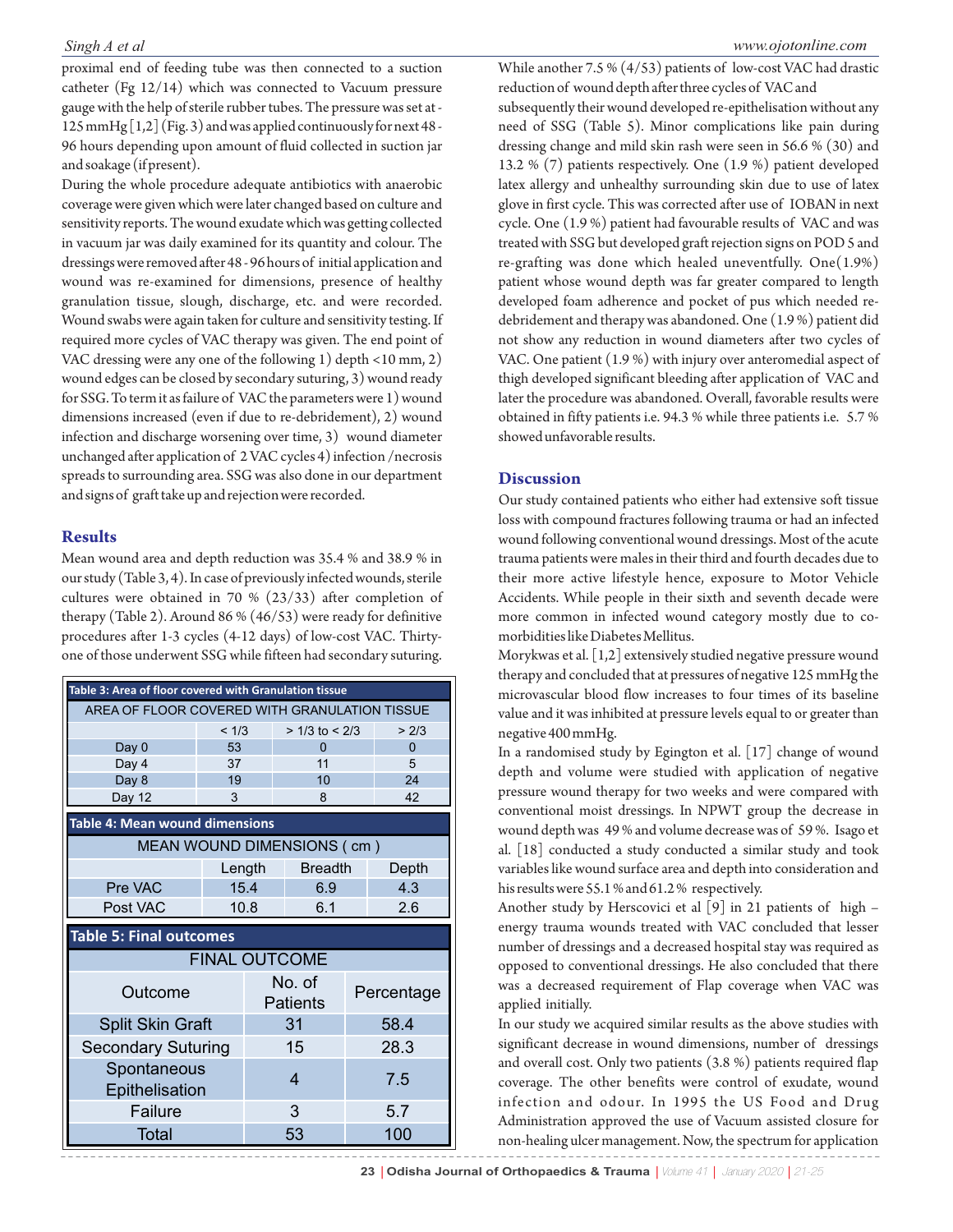#### *Singh A et al*

#### *www.ojotonline.com*

of VAC is wide and includes but is not limited to chronic, acute, traumatic and subacute wounds, grafts and flaps. The contra indication for application of VAC are high output wounds, underlying osteomyelitis, fistulas, exposed neuro-vascular structures, malignant wounds and dry gangrene.

## **Conclusion**

Vacuum assisted closure can be used after debridement as an initial dressing and it provides excellent improvement in wound quality and hygiene. The wound can later be managed by SSG or secondary suture or can also be left for re-epithelisation to occur. A low-cost VAC which costs around Rs 495 per cycle [3M IOBAN- Rs 1180 (4 cycles), Foam-Rs 100, Infant feeding tube- Rs 46, Suction Catheter- Rs 49] is 1/16 th of the cost of Conventional VAC. Therefore, we can conclude that in resource limited settings a low-cost VAC can be used safely and effectively for management of extensive musculo-skeletal trauma and infected wounds. We also found that minor complications like pain and skin rash can occur near the site. Our VAC failed to give desired results when used in infected wounds with smaller opening compared to its depth due to foam adherence to the tissue therefore, we recommend use of High-density foam which does not tear and adhere easily. In patients with latex allergy surrounding skin maceration was observed when a latex glove was used therefore, we recommend using IOBAN wherever possible and using gloves only if necessary. To reduce pain during dressing we advise use of paraffin gauze beneath the foam while applying it and using abundant normal saline while removing the dressing.

# References

- 1. Morykwas, M. J., L. C. Argenta, E. I. Shelton-Brown, and W. McGuirt. "Vacuum-Assisted Closure: A New Method for Wound Control and Treatment: Animal Studies and Basic Foundation." Annals of Plastic Surgery 38, no. 6 ( June 1997): 553–62. https://doi.org/10.1097/00000637-199706000-00001.
- 2. Morykwas, M. J., and L. C. Argenta. "Nonsurgical Modalities to Enhance Healing and Care of Soft Tissue Wounds." Journal of the Southern Orthopaedic Association 6, no. 4 (1997): 279–88.
- 3. Morykwas, M. J., L. C. Argenta, E. I. Shelton-Brown, and W. McGuirt. "Vacuum-Assisted Closure: A New Method for Wound Control and Treatment: Animal Studies and Basic Foundation." Annals of Plastic Surgery 38, no. 6 ( June 1997): 553–62. https://doi.org/10.1097/00000637-199706000-00001.
- 4. Argenta, L. C., and M. J. Morykwas. "Vacuum-Assisted Closure: A New Method for Wound Control and Treatment: Clinical Experience." Annals of Plastic Surgery 38, no. 6 ( June 1997): 563–76; discussion 577.
- 5. Genecov, D. G., A. M. Schneider, M. J. Morykwas, D. Parker, W. L. White, and L. C. Argenta. "A Controlled Subatmospheric Pressure Dressing Increases the Rate of Skin Graft Donor Site Reepithelialization." Annals of Plastic Surgery 40, no. 3 (March 1998): 219–25. https://doi.org/10.1097/00000637- 199803000-00004.
- 6. McCallon, S. K., C. A. Knight, J. P. Valiulus, M. W. Cunningham, J. M. McCulloch, and L. P. Farinas. "Vacuum-Assisted Closure versus Saline-Moistened Gauze in the Healing of Postoperative Diabetic Foot Wounds." Ostomy/Wound Management 46, no. 8 (August 2000): 28–32, 34.
- 7. Philbeck, T. E., K. T. Whittington, M. H. Millsap, R. B. Briones, D. G. Wight, and W. J. Schroeder. "The Clinical and Cost Effectiveness of Externally Applied Negative Pressure Wound Therapy in the Treatment of Wounds in Home Healthcare Medicare Patients." Ostomy/Wound Management 45, no. 11 (November 1999): 41–50.
- 8. Eginton, M. T., K. R. Brown, G. R. Seabrook, J. B. Towne, and R. A.

Cambria. "A Prospective Randomized Evaluation of Negative-Pressure Wound Dressings for Diabetic Foot Wounds." Annals of Vascular Surgery 17, no. 6 (November 2003): 645–49. https://doi.org/10.1007/s10016-003-0065-3.

- 9. Herscovici, Dolfi, Roy W. Sanders, Julia M. Scaduto, Anthony Infante, and Thomas DiPasquale. "Vacuum-Assisted Wound Closure (VAC Therapy) for the Management of Patients with High-Energy Soft Tissue Injuries." Journal of Orthopaedic Trauma 17, no. 10 (December 2003): 683-88. https://doi.org/10.1097/00005131-200311000-00004.
- 10. Song, D. H., Wu, L. C., Lohman, R. F., Gottlieb, L. J., & Franczyk, M. (2003). Vacuum Assisted Closure for the Treatment of Sternal Wounds: The Bridge between Débridement and Definitive Closure. Plastic and Reconstructive Surgery, 111(1), 92–97. doi:10.1097/01.prs.0000037686.14278.6a
- 11. Mouës, C. M., G. J. C. M. van den Bemd, F. Heule, and S. E. R. Hovius. "Comparing Conventional Gauze Therapy to Vacuum-Assisted Closure Wound Therapy: A Prospective Randomised Trial." Journal of Plastic, Reconstructive & Aesthetic Surgery: J P R A S 6 0 , n o . 6 ( 2 0 0 7 ) : 6 7 2 – 8 1 . https://doi.org/10.1016/j.bjps.2006.01.041.
- 12. Armstrong, David G., Lawrence A. Lavery, and Diabetic Foot Study Consortium. "Negative Pressure Wound Therapy after Partial Diabetic Foot Amputation: A Multicentre, Randomised Controlled Trial." Lancet (London, England) 366, no. 9498 ( N o v e m b e r 1 2 , 2 0 0 5 ) : 1 7 0 4 – 1 0 . https://doi.org/10.1016/S0140-6736(05)67695-7.
- 13. Vuerstaek, J. D. D., Vainas, T., Wuite, J., Nelemans, P., Neumann, M. H. A., & Veraart, J. C. J. M. (2006). State-of-the-art treatment of chronic leg ulcers: A randomized controlled trial comparing vacuum-assisted closure (V.A.C.) with modern wound dressings. Journal of Vascular Surgery,  $44(5)$ , 1029-1037. doi:10.1016/j.jvs.2006.07.030
- 14. Llanos, S., Danilla, S., Barraza, C., Armijo, E., Pi??eros, J. L., Quintas, M., … Calderon, W. (2006). Effectiveness of Negative